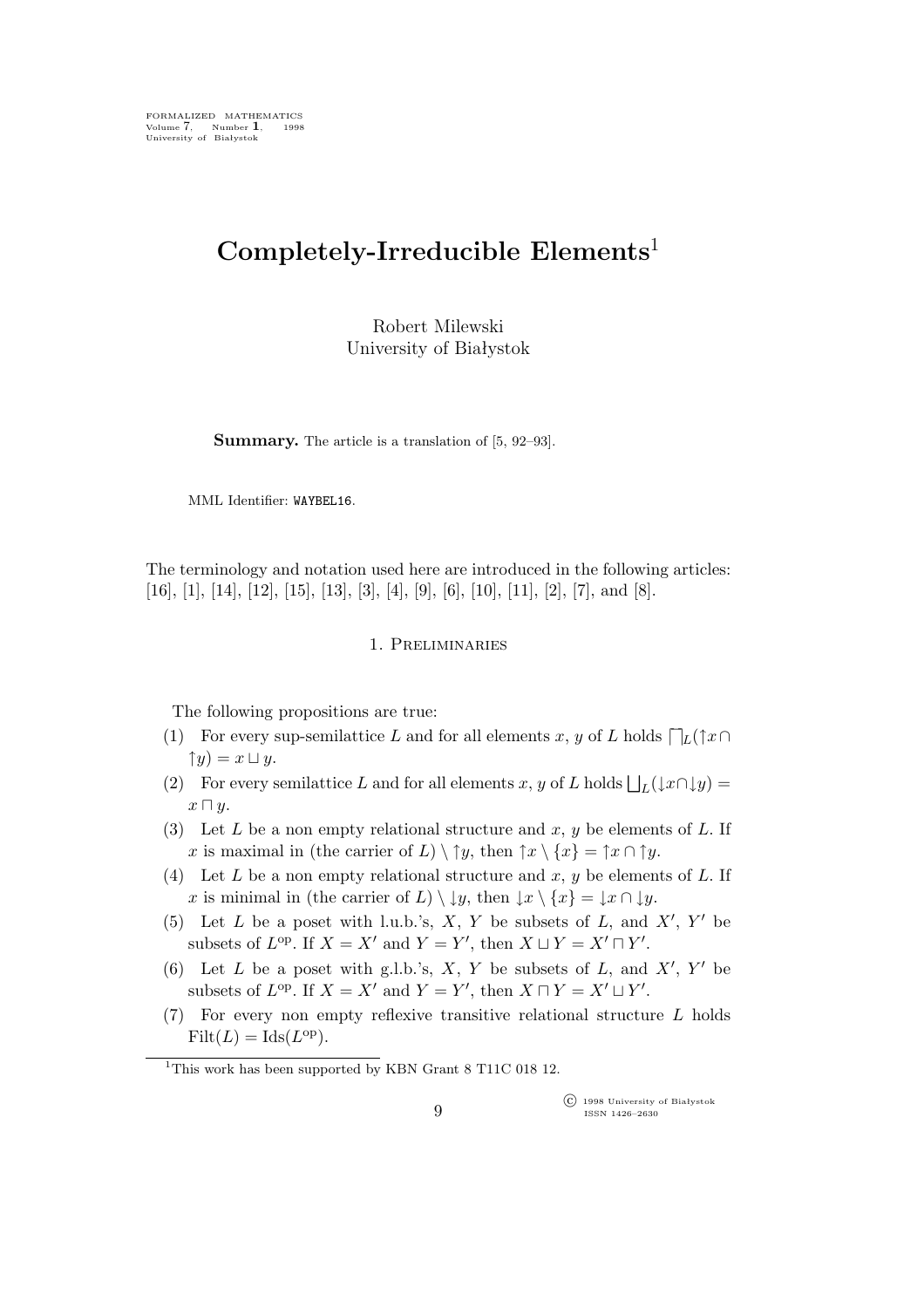### 10 ROBERT MILEWSKI

(8) For every non empty reflexive transitive relational structure L holds  $\text{Ids}(L) = \text{Filt}(L^{\text{op}}).$ 

### 2. Free Generation Set

Let  $S, T$  be complete non empty posets. A map from  $S$  into  $T$  is said to be a CLHomomorphism of S, T if:

(Def. 1) It is directed-sups-preserving and infs-preserving.

Let  $S$  be a continuous complete non empty poset and let  $A$  be a subset of S. We say that A is a free generator set if and only if the condition (Def. 2) is satisfied.

(Def. 2) Let T be a continuous complete non empty poset and f be a function from  $A$  into the carrier of  $T$ . Then there exists a CLHomomorphism  $h$  of S, T such that  $h \upharpoonright A = f$  and for every CLHomomorphism  $h'$  of S, T such that  $h' \upharpoonright A = f$  holds  $h' = h$ .

Let L be an upper-bounded non empty poset. One can check that  $Filt(L)$  is non empty.

The following propositions are true:

- (9) For every set X and for every non empty subset Y of  $\langle \text{Filt}(2\mathcal{Z}_\subseteq) , \subseteq \rangle$  holds  $\bigcap Y$  is a filter of  $2\frac{X}{\subseteq}$ .
- (10) For every set X and for every non empty subset Y of  $\langle \text{Filt}(2\mathcal{X}^{\mathcal{X}}) , \subseteq \rangle$  holds  $\inf Y$  exists in  $\langle \text{Filt}(2\leq^{\chi}) , \subseteq \rangle$  and  $\bigcap_{(\langle \text{Filt}(2\leq^{\chi}) , \subseteq \rangle)} Y = \bigcap Y$ .
- (11) For every set X holds  $2^X$  is a filter of  $2^X_{\subseteq}$ .
- (12) For every set X holds  $\{X\}$  is a filter of  $2\frac{X}{C}$ .
- (13) For every set X holds  $\langle \text{Filt}(2\frac{X}{\zeta}), \subseteq \rangle$  is upper-bounded.
- (14) For every set X holds  $\langle \text{Filt}(2\frac{X}{\zeta}), \subseteq \rangle$  is lower-bounded.
- (15) For every set X holds  $\top_{\langle \text{Filt}(2\leq) , \subseteq \rangle} = 2^X$ .
- (16) For every set X holds  $\perp_{\langle \text{Filt}(2\frac{X}{C}), \subseteq \rangle} = \{X\}.$
- (17) For every non empty set X and for every non empty subset Y of  $\langle X, \subseteq \rangle$ such that sup Y exists in  $\langle X, \subseteq \rangle$  holds  $\bigcup Y \subseteq \sup Y$ .
- (18) For every upper-bounded semilattice L holds  $\langle \text{Filt}(L), \subseteq \rangle$  is complete. Let L be an upper-bounded semilattice. Note that  $\langle \text{Filt}(L), \subseteq \rangle$  is complete.

## 3. Completely-Irreducible Elements

Let L be a non empty relational structure and let  $p$  be an element of L. We say that  $p$  is completely-irreducible if and only if: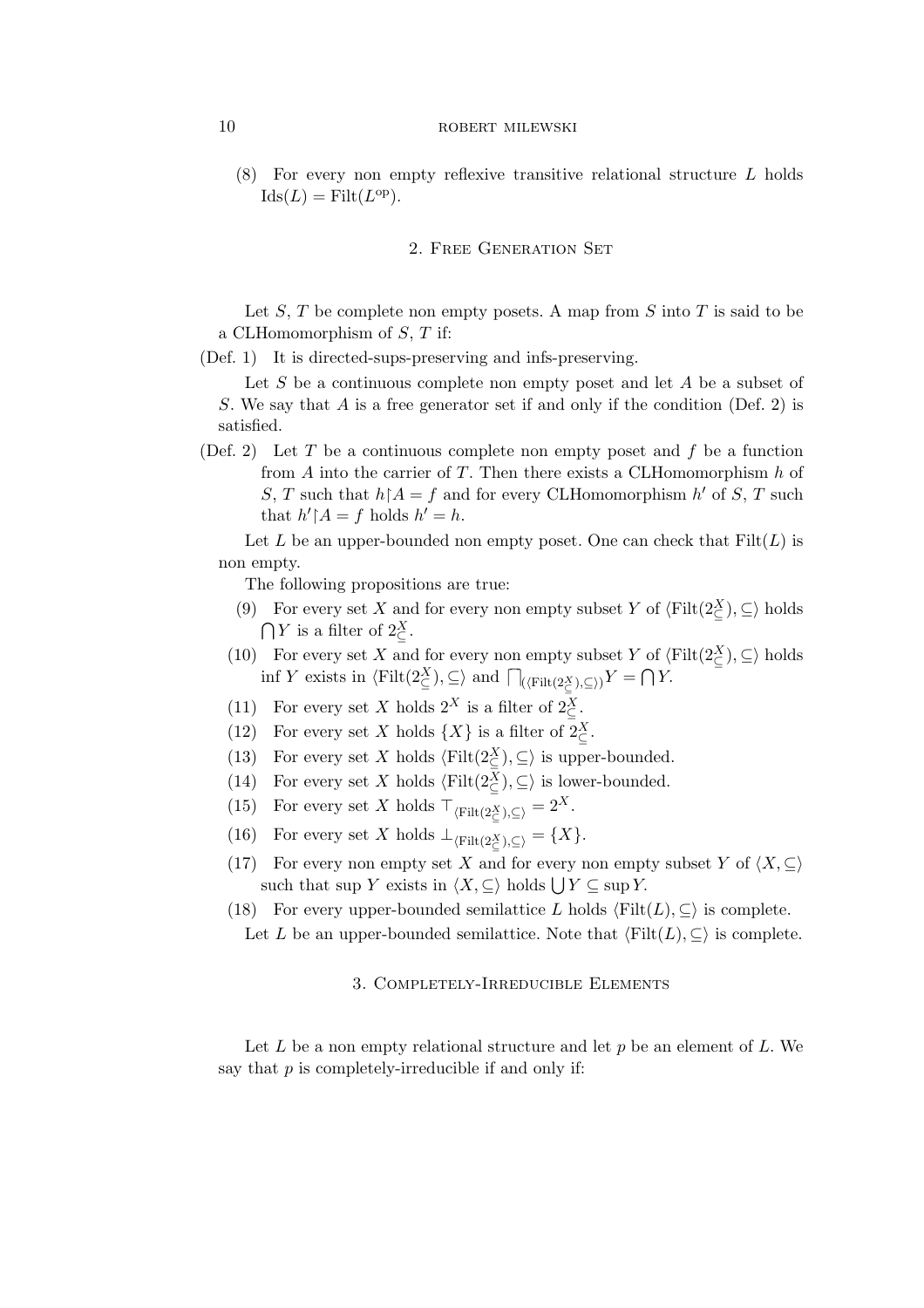(Def. 3) Min  $\uparrow p \setminus \{p\}$  exists in L.

We now state the proposition

(19) Let L be a non empty relational structure and  $p$  be an element of L. If p is completely-irreducible, then  $\bigcap_{L}(\uparrow p \setminus \{p\}) \neq p$ .

Let  $L$  be a non empty relational structure. The functor Irr  $L$  yielding a subset of  $L$  is defined by:

- (Def. 4) For every element x of L holds  $x \in \text{Irr } L$  iff x is completely-irreducible. The following propositions are true:
	- (20) Let  $L$  be a non empty poset and  $p$  be an element of  $L$ . Then  $p$  is completely-irreducible if and only if there exists an element  $q$  of  $L$  such that  $p < q$  and for every element s of L such that  $p < s$  holds  $q \leq s$  and *↑*p = *{*p*} ∪ ↑*q.
	- (21) For every upper-bounded non empty poset L holds  $\top_L \notin \text{Irr } L$ .
	- (22) For every semilattice L holds Irr  $L \subseteq \text{IRR}(L)$ .
	- (23) For every semilattice L and for every element x of L such that x is completely-irreducible holds  $x$  is irreducible.
	- (24) Let L be a non empty poset and x be an element of L. Suppose x is completely-irreducible. Let  $X$  be a subset of  $L$ . If inf  $X$  exists in  $L$  and  $x = \inf X$ , then  $x \in X$ .
	- (25) For every non empty poset L and for every subset X of L such that X is order-generating holds Irr  $L \subseteq X$ .
	- (26) Let L be a complete lattice and p be an element of L. Given an element k of L such that p is maximal in (the carrier of L)*\↑*k. Then p is completelyirreducible.
	- (27) Let L be a transitive antisymmetric relational structure with l.u.b.'s and p, q, u be elements of L. Suppose  $p < q$  and for every element s of L such that  $p < s$  holds  $q \leq s$  and  $u \nleq p$ . Then  $p \sqcup u = q \sqcup u$ .
	- (28) Let L be a distributive lattice and p, q, u be elements of L. Suppose  $p < q$  and for every element s of L such that  $p < s$  holds  $q \leq s$  and  $u \nleq p$ . Then  $u \sqcap q \nleq p$ .
	- (29) Let L be a distributive complete lattice. Suppose  $L^{\rm op}$  is meet-continuous. Let  $p$  be an element of  $L$ . Suppose  $p$  is completely-irreducible. Then (the carrier of  $L$ )  $\setminus \downarrow p$  is an open filter of L.
	- (30) Let L be a distributive complete lattice. Suppose  $L^{\rm op}$  is meet-continuous. Let p be an element of L. Suppose p is completely-irreducible. Then there exists an element k of L such that  $k \in \mathbb{R}$  the carrier of CompactSublatt(L) and p is maximal in (the carrier of  $L$ )  $\setminus \uparrow k$ .
	- (31) Let  $L$  be a lower-bounded algebraic lattice and  $x, y$  be elements of L. Suppose  $y \nleq x$ . Then there exists an element p of L such that p is